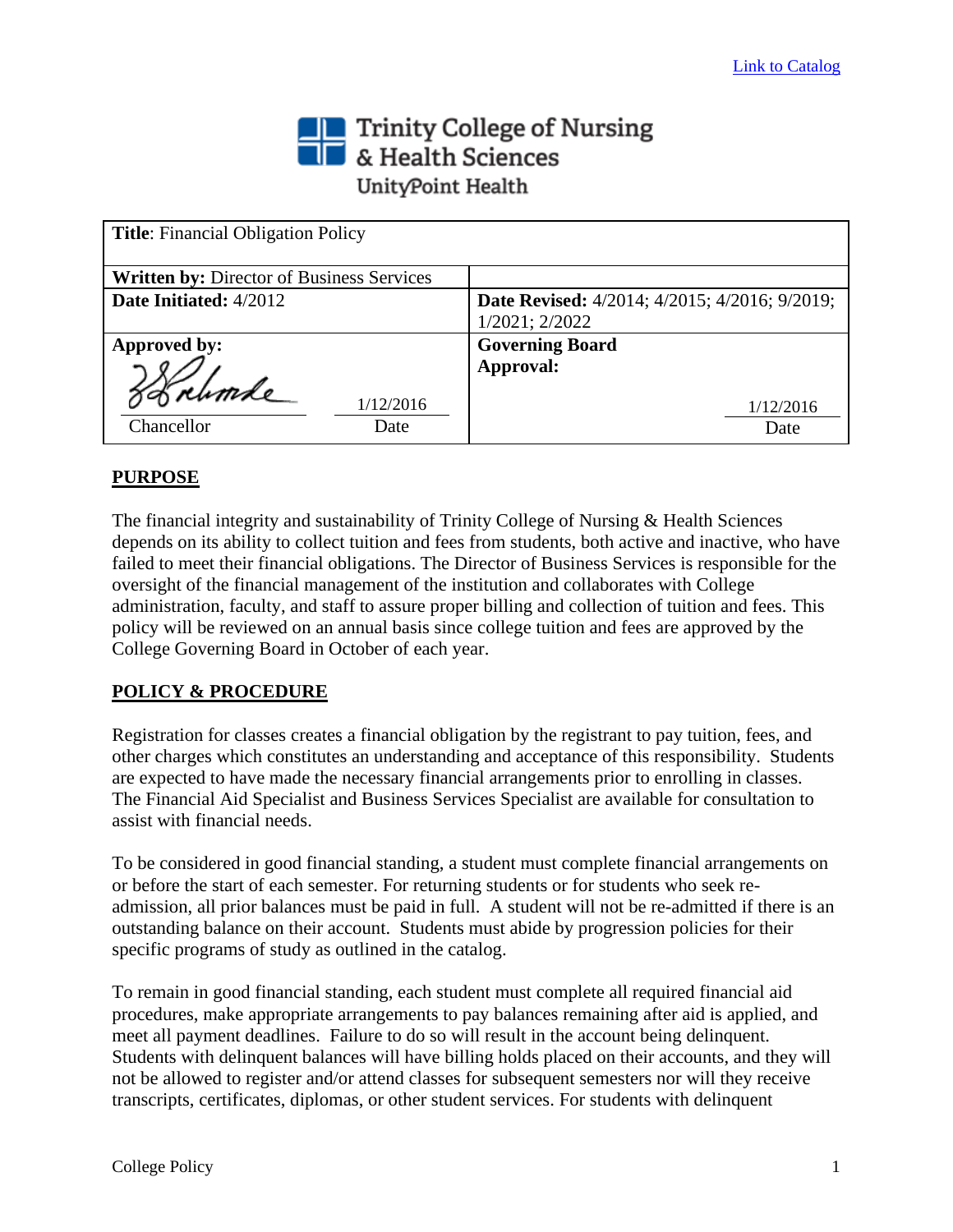accounts, testing/exam boards will not be notified of the student's program completion. Also see the Program Progression Policy and College Withdrawal Policy.

The College will make three attempts to collect on a student's account prior to placing it with a collection agency. If the student does not settle the account prior to collections, they will be responsible for the College's total cost of collection including collection agency costs, reasonable attorney fees, and any penalties and interest incurred to collect the account. If Trinity College places the account with a collection agency due to non-payment, a collection agency fee of 25% (33% for second placements) or the maximum amount allowable by law, whichever is lower, will be assessed and will be due and owing at the time of the placement.

#### **Tuition Rates and Fees**

Trinity College of Nursing & Health Sciences bases student charges on credit hour tuition (See tuition schedule). Students are responsible for course-related charges and College fees as outlined in the tuition and fee schedule.

## **Billing and Payment Options**

Tuition, fees, and other authorized charges for the semester are billed and available electronically through the student portal, *My Pulse*, by 4:30 PM on the 15<sup>th</sup> of the month that classes begin. Payment is due the first day of the month following the start of classes (February  $1<sup>st</sup>$  for spring semester, June  $1<sup>st</sup>$  for summer semester, and September  $1<sup>st</sup>$  for fall semester). It is the student's responsibility to review their account monthly via *My Pulse* for any outstanding account balance and to notify Business Services if they are unable to access the student portal.

In the event that a student's financial aid, loans, and scholarships do not fully cover tuition and fee charged, students must pay the balance of their account in full or elect to pay their account balance in installments via the Deferred Payment Option (see below). The College accepts cash, checks, Visa, MasterCard, American Express, and Discover. Checks should be made payable to Trinity College of Nursing & Health Sciences and should be mailed/delivered to the College address at  $2122 - 25$ <sup>th</sup> Avenue, Rock Island, IL 61201-5317. Credit and debit card payments can be made via *My Pulse* or by contacting the Business Services Specialist in person or by phone (309-779-7733).

#### **Deferred Payment Option**

A student who is not able to make a lump sum payment may select the Deferred Payment Option (DPO). The DPO provides students a way to make payments in equal installments throughout the semester. The student must complete the DPO form prior to the date that tuition and fees are due for the semester. The College reserves the right to refuse late applications for the DPO. The form can be found on the College website (go to Current Students, Forms and Resources, Deferred Payment Option Form), the form can also be completed with the Business Services Specialist or Financial Aid Specialist. There is a \$25.00 per semester non-refundable DPO application fee.

If a deferred payment plan is approved, the minimum balance stated on the deferred payment agreement is due by the  $1<sup>st</sup>$  of each month. Fall semester payments are due the  $1<sup>st</sup>$  of September, October, November, and December. Spring semester payments are due the  $1<sup>st</sup>$  of February, March, April, and May. Summer semester payments are due the 1st of June, July, and August